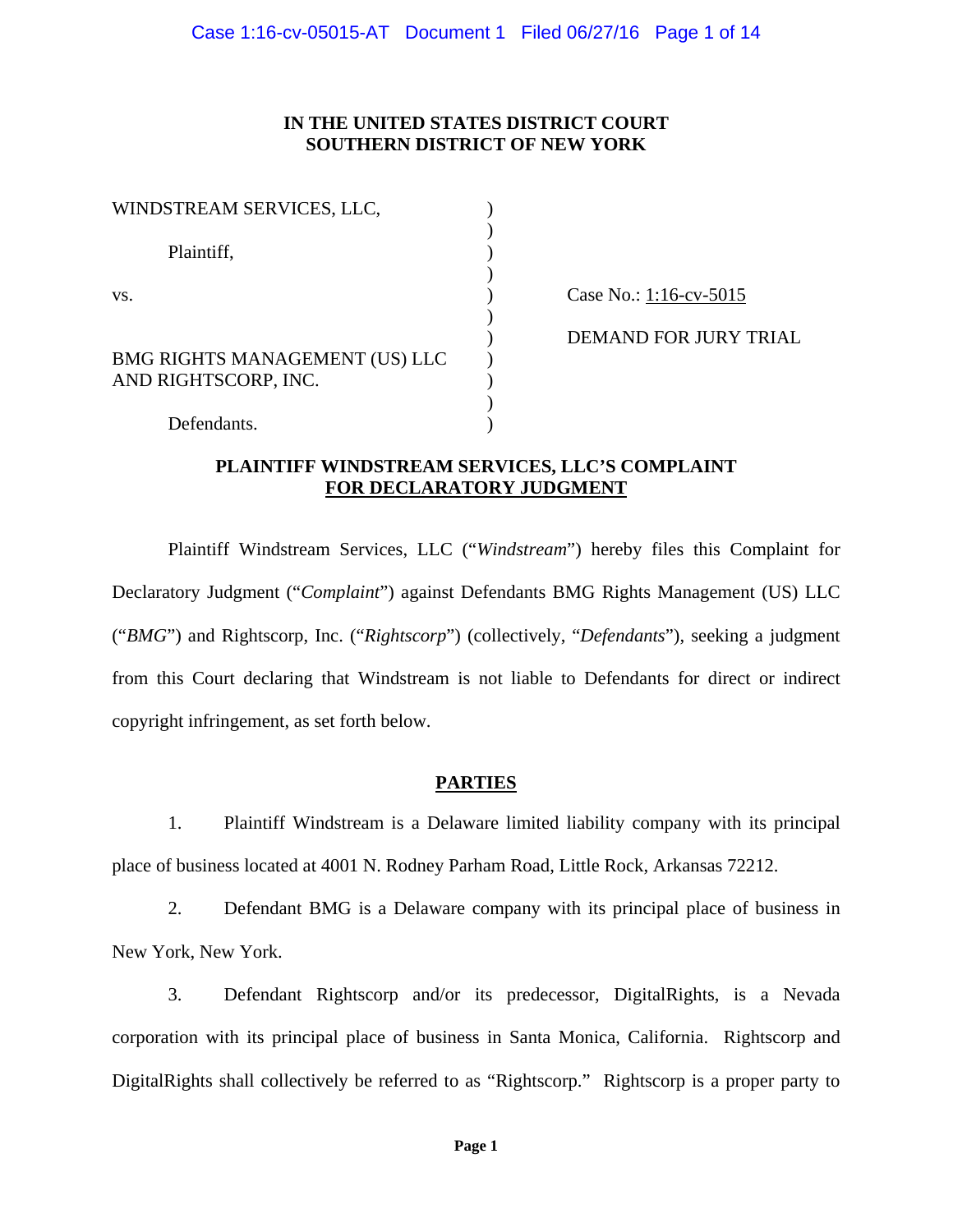#### Case 1:16-cv-05015-AT Document 1 Filed 06/27/16 Page 2 of 14

this action as the information on its website confirms. It is the copyright enforcement company acting on behalf of BMG. The relief sought in this complaint impacts both BMG and Rightscorp.

#### **JURISDICTION AND VENUE**

4. This action is filed pursuant to the Federal Declaratory Judgment Act, 28 U.S.C. §§ 2201, *et seq.* (the "*Declaratory Judgment Act*"), the Copyright Act, 17 U.S.C. §§ 101, *et seq.* (the "*Copyright Act*"), and Federal Rule of Civil Procedure 57.

5. This Court has subject matter jurisdiction pursuant to 28 U.S.C. §§ 1331, 1338(a), and 2201(a), as this action arises under the laws of the United States, the Declaratory Judgment Act, and the Copyright Act.

6. This Court has personal jurisdiction over BMG because BMG resides in, and/or has a continuous and systematic business presence in, this Judicial District, including through the maintenance of a principal place of business at 1745 Broadway, New York, New York 10019.

7. This Court has general personal jurisdiction over Rightscorp because Rightscorp has continuous and systematic business activities in New York and this Judicial District. Upon information and belief, Rightscorp's business activities include, among other things, executing business contracts, representation agreements and other deals with various New York based entities who own or otherwise have exclusive licensing rights to copyrighted materials such as those purportedly owned by BMG. Upon information and belief, Rightscorp also conducts various other transactions in New York and relies on a New York based law firm to represent Rightscorp in those transactions. Rightscorp's ongoing business relationship with BMG, whereby Rightscorp and BMG purportedly work jointly to monitor and enforce BMG's copyrights, also gives rise to general jurisdiction over Rightscorp, as Rightscorp has continuous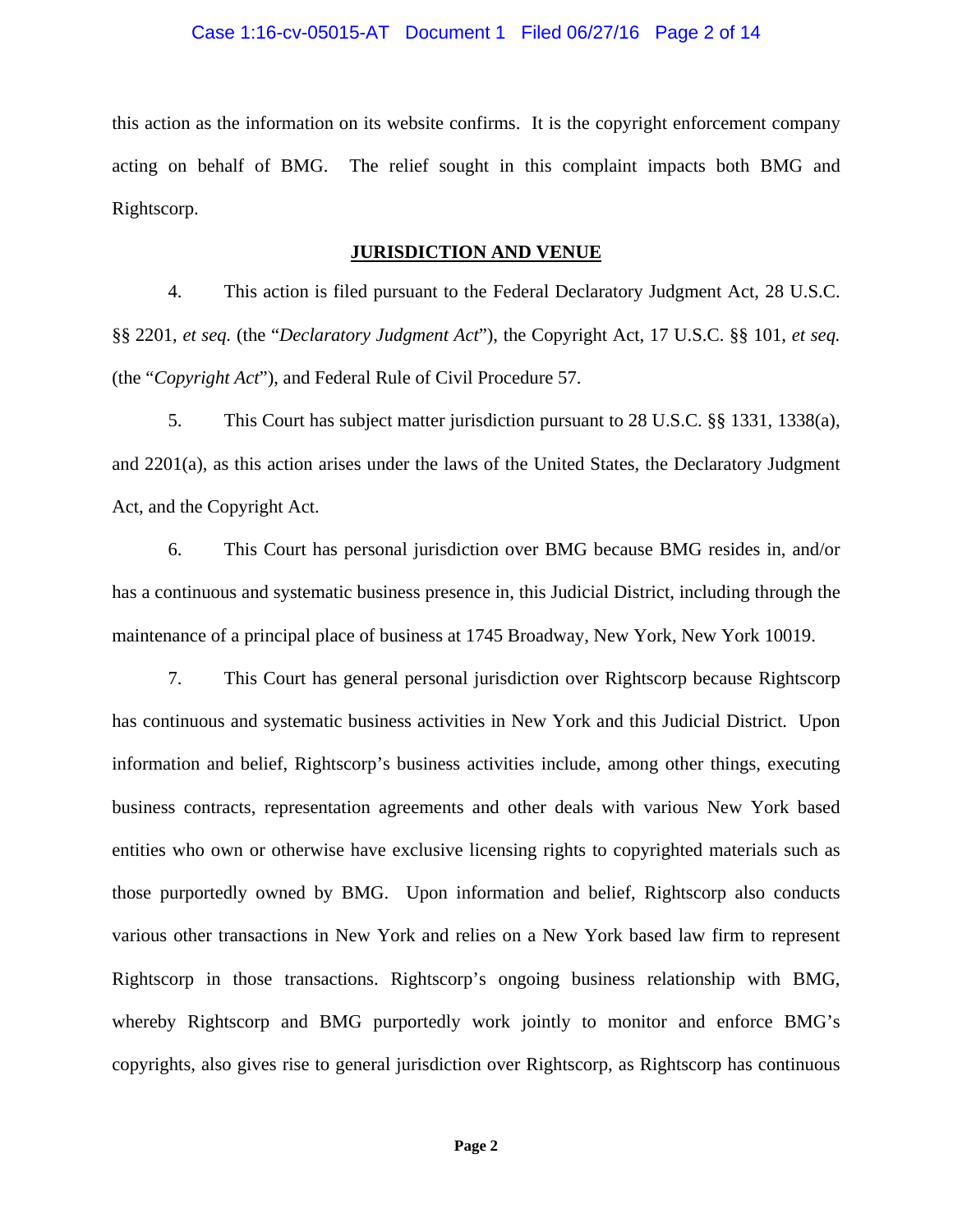#### Case 1:16-cv-05015-AT Document 1 Filed 06/27/16 Page 3 of 14

and systematic contacts and other activities with BMG in order to carry out its business relationship with BMG.

8. This Court has specific personal jurisdiction over Rightscorp due to Rightscorp's continuous and systematic business transactions with BMG. There is an articulable nexus, or a substantial relationship, between Rightscorp's contractual business activities with BMG and the events giving rise to Windstream's claims, as stated herein. In particular, Rightscorp, at BMG's direction, identified and tracked the copyright infringement allegedly occurring over Windstream's network and sent to Windstream the copyright infringement notices about which Windstream complains herein.

9. Venue is proper in this Judicial District under 28 U.S.C. § 1391(b)(1) and 28 U.S.C. § 1400(a) because BMG is a resident of this Judicial District for such purposes. Venue is also proper under 28 U.S.C. § 1391(b)(2) because a substantial part of the events or omissions giving rise to Windstream's declaratory judgment claims occurred in this Judicial District.

10. This Court has subject matter jurisdiction because an actual case or controversy exists between the parties, as is evidenced by the facts and circumstances described herein.

#### **FACTUAL ALLEGATIONS**

### **I. Overview of Windstream's Internet Services**

11. The Internet is a vast network of linked computers through which information is rapidly sent. People who desire to connect to this network can do so by purchasing an Internet subscription from an Internet Service Provider ("*ISP*").

12. Windstream is one such ISP, providing, among other services, Internet access to residential consumers, small businesses, enterprise organizations and carrier partners across the United States through its network.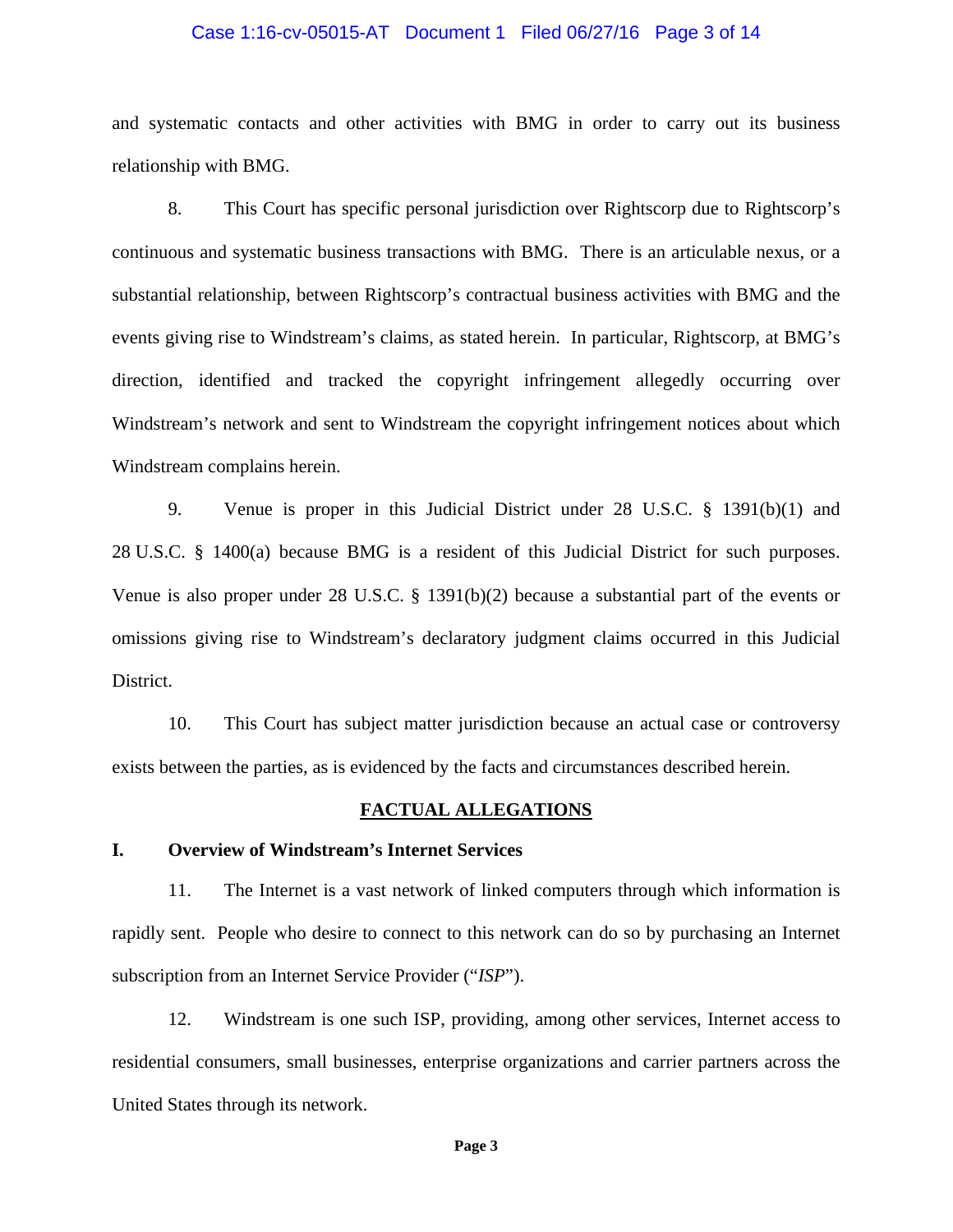## Case 1:16-cv-05015-AT Document 1 Filed 06/27/16 Page 4 of 14

13. Currently, Windstream provides Internet access to nearly 1.1 million subscribers nationwide.

14. Windstream subscribers may purchase Windstream's Internet services separately or as a bundle that also includes video programming, voice services, or both.

15. To obtain Windstream's Internet services, Windstream subscribers must pay a flat monthly subscription fee. Windstream does not charge its subscribers on a per-download basis, and it does not charge subscribers based on the volume of data that a subscriber downloads or uploads in a given period of time. Windstream's subscription charges are primarily based upon the speed tier available to or chosen by the subscriber.

16. In addition to paying a monthly subscription fee, Windstream Internet subscribers must acknowledge and agree to Windstream's Acceptable Use Policy and Terms and Conditions before accessing Windstream's Internet services. Taken together, the Acceptable Use Policy and Terms and Conditions reflect Windstream's commitment to honoring and respecting the intellectual property rights of all copyright owners and constitute Windstream's policy for addressing copyright infringers, including repeat infringers, and are reasonably enforced by Windstream.

17. Similar to other ISPs, Windstream only provides Internet connectivity, making it a mere conduit for the transmission of Internet services. As a pipeline to the Internet, Windstream does not monitor or otherwise control the manner in which its subscribers utilize their Windstream Internet connection and does not initiate, control, select or modify the material or content transmitted by Windstream subscribers over Windstream's network. Windstream also lacks any ability to determine which files are stored on its subscribers' private computers and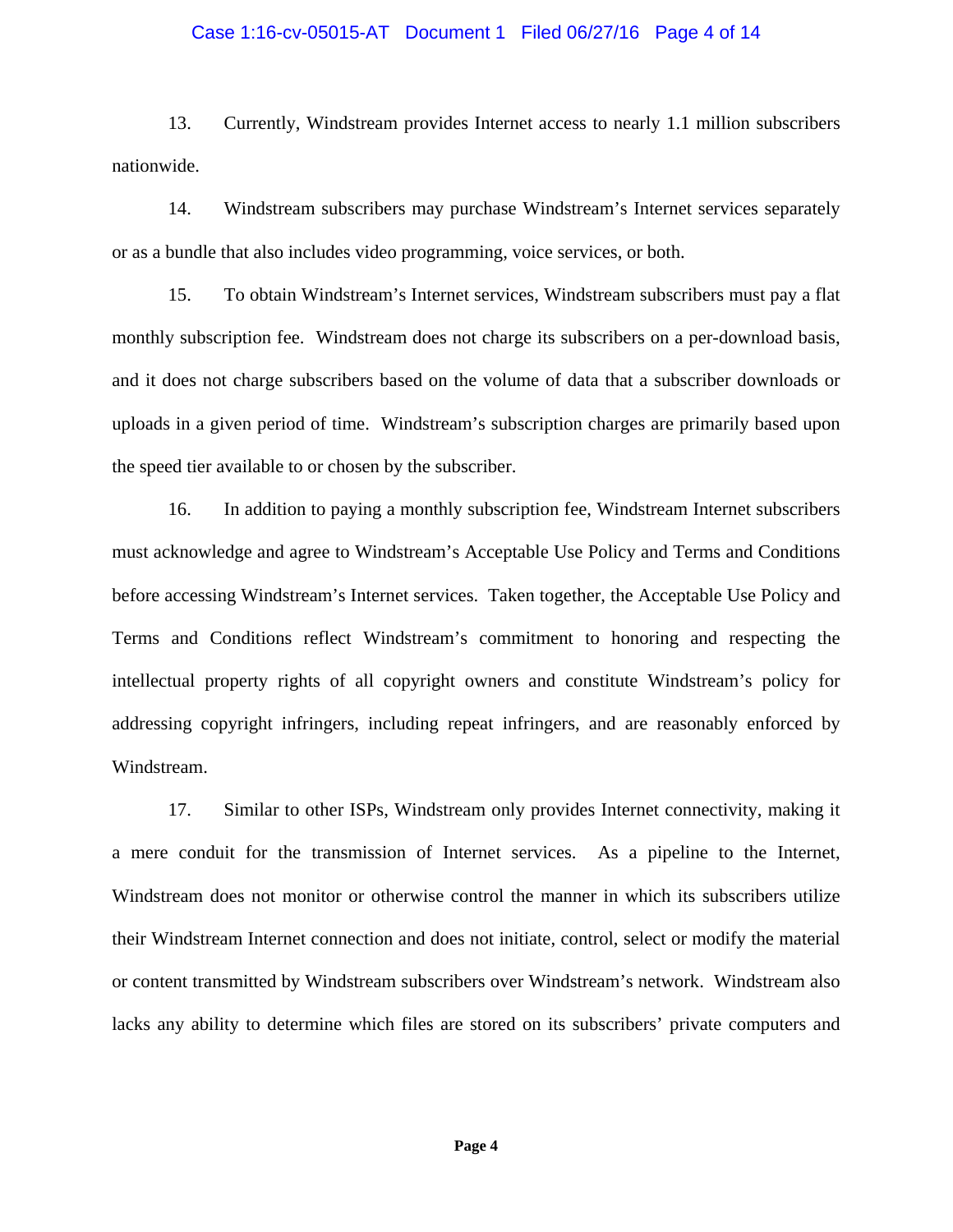## Case 1:16-cv-05015-AT Document 1 Filed 06/27/16 Page 5 of 14

networks or to determine whether any file-sharing or other programs running on those private computers and networks are being used to conduct copyright infringement.

18. Windstream plays no role in storing any material or content transmitted over its network. Rather, any such storage is carried out through an automatic technical process without selection of the material by Windstream. Moreover, Windstream does not select the recipients of any material or content except as an automatic response to the request of another person.

19. No copy of any material or content put through the Windstream network in the course of performing any intermediate or transient storage is maintained on Windstream's system or network in a manner ordinarily accessible to anyone other than anticipated recipients, and no such copy is maintained on Windstream's system or network in a manner ordinarily accessible to such anticipated recipients for a longer period than is reasonably necessary for the transmission, routing, or provision of connections.

20. The Internet access Windstream provides subscribers is to be used for legitimate, substantial non-infringing uses, and Windstream subscribers engage in substantial non-infringing uses with such access. These non-infringing uses include, among other things, conducting business transactions, shopping, checking e-mail, reading the news and other information sources, engaging on social media, scheduling doctors' appointments, booking airline flights and dinner reservations, communicating with friends and family, and legally accessing music, videos, and books.

21. The significance of these uses cannot be underestimated. As early as 1997, the United States Supreme Court acknowledged the Internet's role in furthering the fundamental values of democracy, including the value of free speech. As explained by the Court:

> [The Internet] provides relatively unlimited, low-cost capacity for communication of all kinds. . . . This dynamic, multifaceted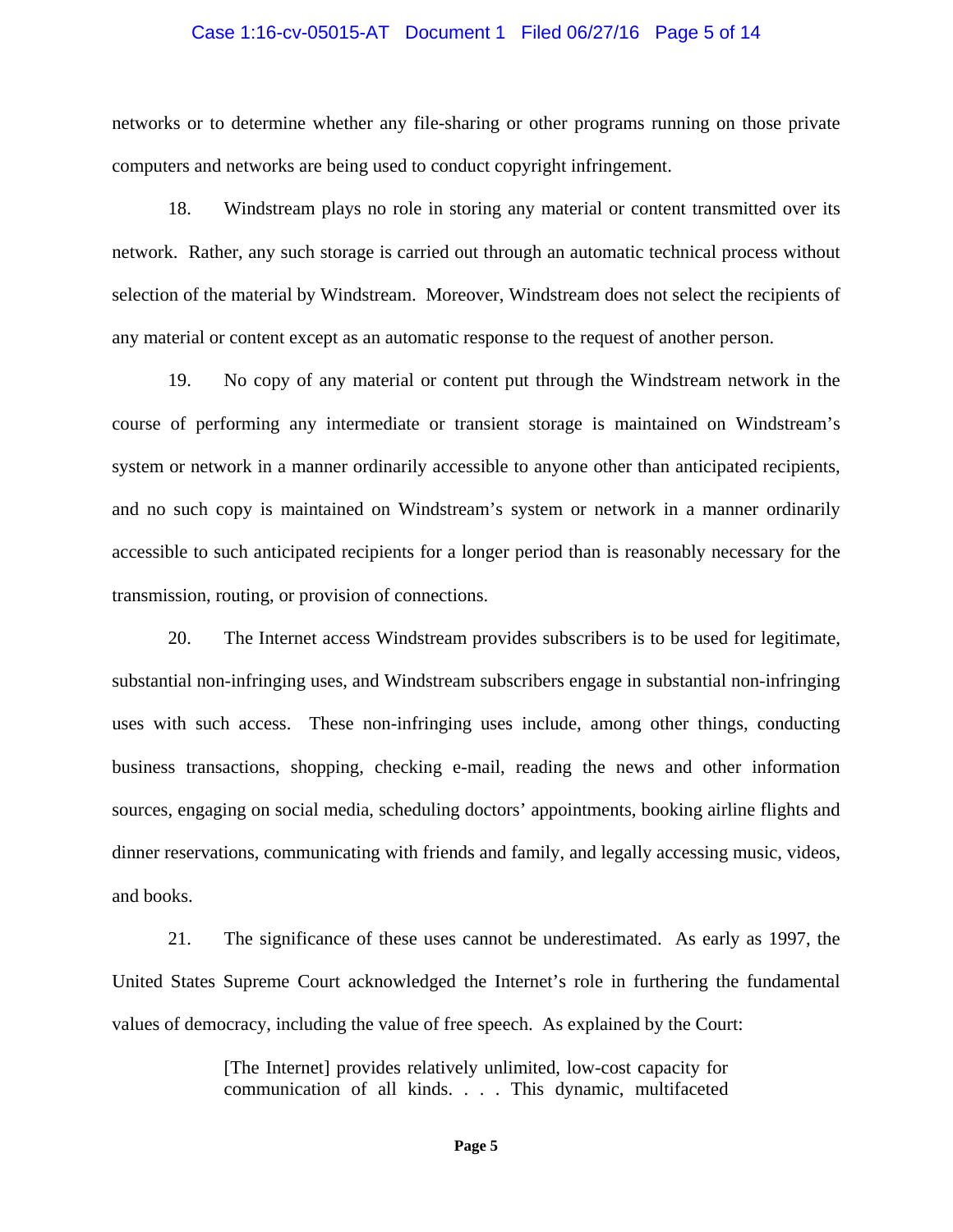category of communication includes not only traditional print and news services, but also audio, video, and still images, as well as interactive, real-time dialogue. Through the use of chat rooms, any person with a phone line can become a town crier with a voice that resonates farther than it could from any soapbox. Through the use of Web pages, mail exploders, and newsgroups, the same individual can become a pamphleteer. As the District Court found, "the content on the Internet is as diverse as human thought."

*Reno v. Am. Civil Liberties Union*, 521 U.S. 844, 870 (1997) (concluding that online speech qualifies for the same level of First Amendment protection as other forms of speech).

22. Since *Reno*, Internet usage has grown at an exponential rate, becoming an even more integral part of Americans' everyday lives.

# **II. BMG Employs Rightscorp to Police Alleged Copyright Infringement**

23. Upon information and belief, BMG owns, administers, and licenses copyrights in musical compositions.

24. Upon information and belief based on Rightscorp's website, BMG has a contractual business relationship with Rightscorp, whereby Rightscorp acts as BMG's agent to identify alleged infringing uses of BMG's copyrighted work.

25. Upon information and belief, Rightscorp, on BMG's behalf, detects and documents potential infringements of BMG's copyrights by using certain technology to monitor BitTorrent peer-to-peer ("*P2P*") file-sharing systems.

26. BitTorrent is a communications protocol for P2P file sharing that allows users to join a "swarm" of hosts to upload or download content from one another simultaneously. When a file is requested, BitTorrent software identifies multiple host computers with the identical file, simultaneously downloads small pieces of the requested file from each of those computers, and then reassembles the pieces into one file on the requesting computer.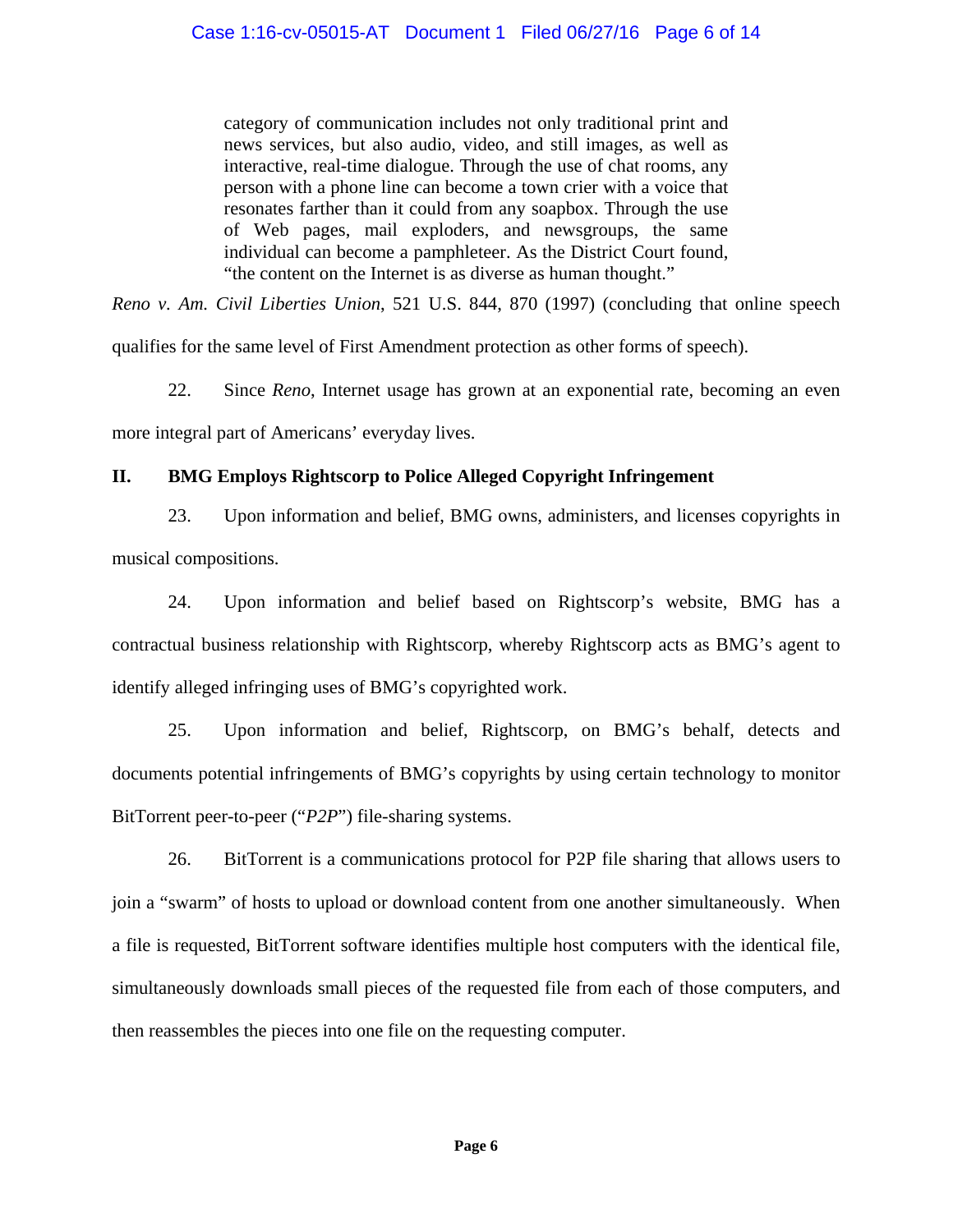#### Case 1:16-cv-05015-AT Document 1 Filed 06/27/16 Page 7 of 14

27. Upon information and belief, Rightscorp's monitoring system searches BitTorrent systems and extracts information attempting to identify alleged infringers of BMG's copyrights.

28. By relying on the information gathered through its monitoring activities, Rightscorp, at the direction of BMG, generates so called copyright infringement notification letters that purport to describe infringement of BMG's copyrights carried out by subscribers of particular ISPs.

### **III. Defendants Send Windstream Notices of Alleged Copyright Infringement**

29. Since at least 2011, BMG, through Rightscorp, has sent Windstream notices purporting to describe instances of alleged infringement of BMG's copyrights committed by Windstream's subscribers (the "*Notices*"). According to the Notices, BMG owns or otherwise has exclusive rights to the copyrights for the musical compositions identified in the Notices.

30. The Notices demand that Windstream take action against Windstream subscribers who allegedly infringed upon BMG's copyrights and claim, among other things, that Windstream is liable for contributory and vicarious copyright infringement. The Notices are typically e-mailed to Windstream in plain text and lack any predetermined structure that would allow them to be processed automatically, requiring them to be manually processed by Windstream personnel.

31. The Notices lack sufficient details to show the occurrence of actual copyright infringement and the specific identity of the person(s) accused of infringing BMG's copyrights, making it impossible for Windstream to know whether any of its subscribers have actually infringed upon BMG's copyrights using Windstream's network.

32. In addition to the Notices, Defendants have recently accused Windstream of allowing repeat copyright infringers to use Windstream's network to infringe upon BMG's copyrights. Defendants claim that Windstream's knowledge and allowance of unchecked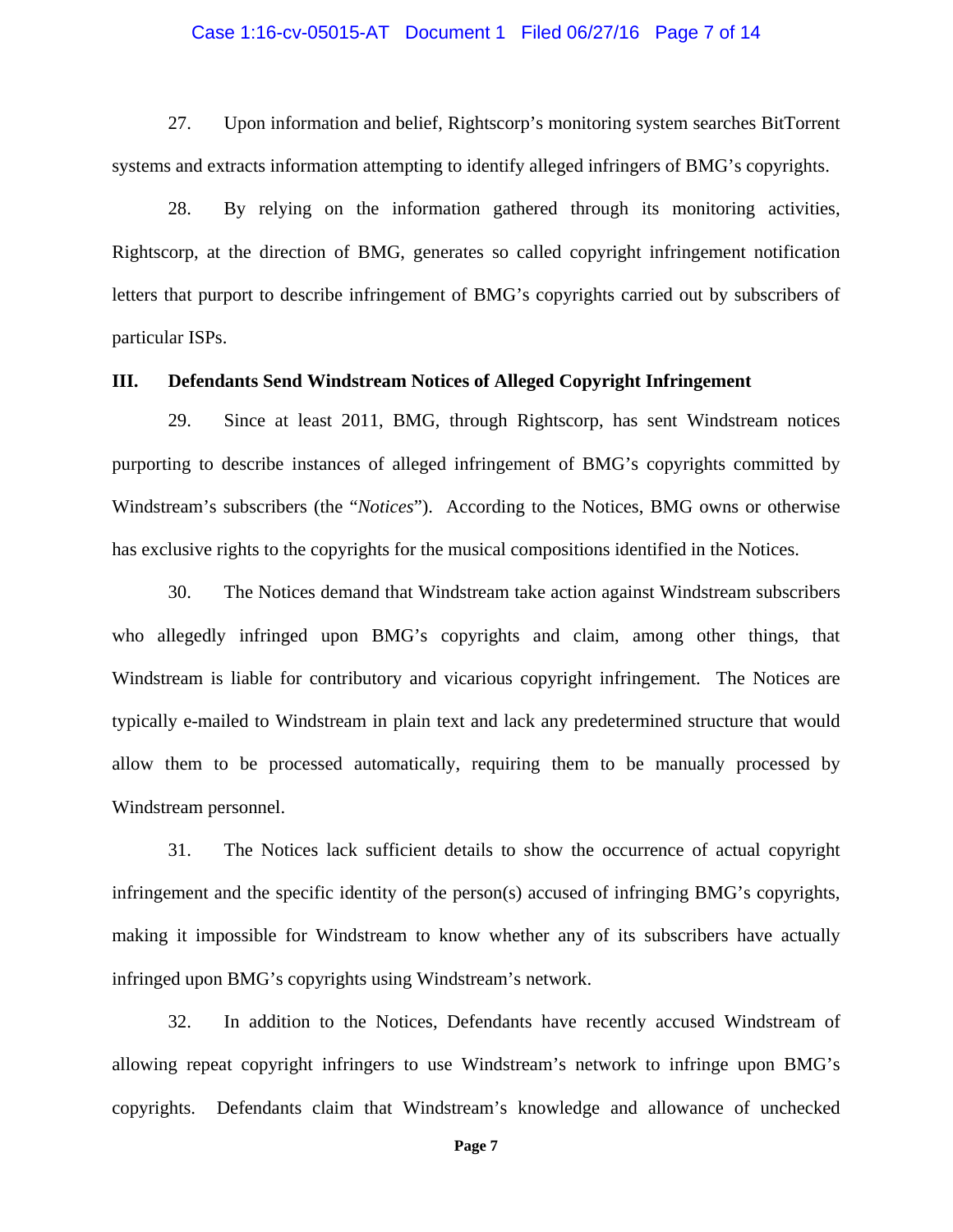#### Case 1:16-cv-05015-AT Document 1 Filed 06/27/16 Page 8 of 14

infringement on its network makes Windstream liable for secondary copyright infringement and actual or statutory damages as high as \$150,000 per infringed work. Defendants also contend that Windstream is required to comply with Defendants' Notices and that Windstream, by virtue of the Notices, has actual knowledge of the alleged copyright infringement occurring over Windstream's network.

33. Although Windstream denies any wrongdoing, it agreed to discuss the above allegations with Defendants. Despite the parties' discussions, a resolution has not been reached.

34. By its earlier actions and by claiming that Windstream is liable for the infringement of BMG's copyrights, Defendants threaten Windstream. This threat causes a substantial, immediate and real controversy to exist between Windstream and Defendants, making court intervention necessary.

35. Windstream denies that it is liable—either directly or indirectly—for any alleged infringement of BMG's copyrights, as Windstream has acted in accordance with the Copyright Act, including those laws, doctrines and provisions prohibiting direct, contributory or vicarious infringement.

36. Defendants have no direct evidence that any Windstream subscriber engaged in direct copyright infringement and Windstream, as a mere conduit for the transmission of Internet services, cannot be held liable for direct copyright infringement.

37. Also, as a mere conduit for the transmission of Internet services, Windstream cannot be liable for contributory infringement, vicarious infringement, and/or inducement of copyright infringement.

38. Windstream does not have knowledge of any of the alleged infringements committed by its subscribers or by third parties with legitimate access to its subscribers' Internet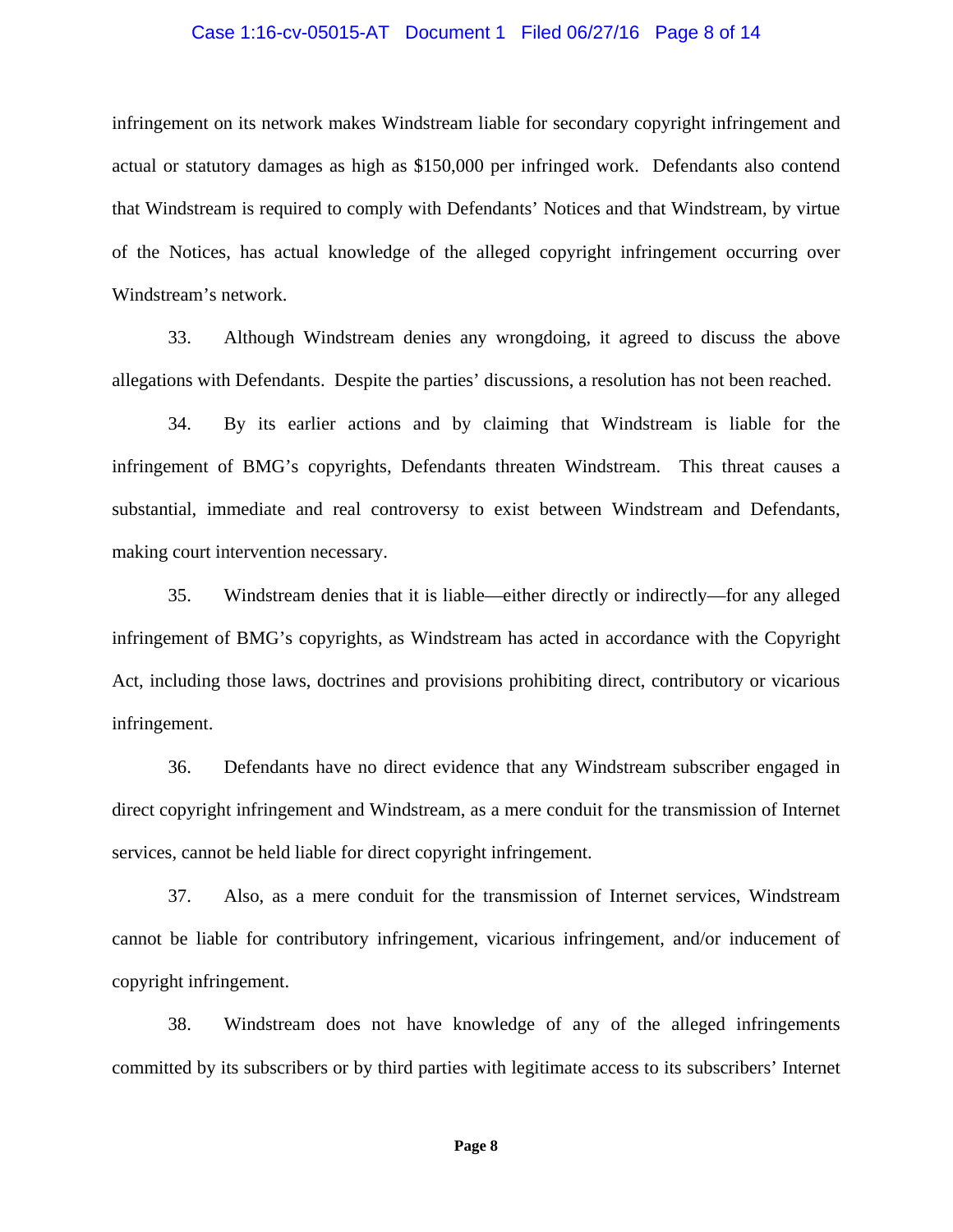## Case 1:16-cv-05015-AT Document 1 Filed 06/27/16 Page 9 of 14

connections. As a mere conduit for the transmission of Internet services, Windstream also lacks information about the contents and operations of its subscribers' private computers or networks and has no knowledge regarding any infringing material that could exist on its subscribers' private computers or networks. Windstream also does not have knowledge that any of its subscribers are running software that would make copyrighted works available for illegal download by others. Moreover, the Notices sent by Defendants do not provide Windstream with facts sufficient to create actual knowledge of specific instances of copyright infringement.

39. Due to its lack of awareness or control over its subscribers' private computers and networks, Windstream lacks the ability to exert control over any copyrighted materials that are stored on, or shared through, its subscribers' private computers or networks. For similar reasons, Windstream lacks the ability to distinguish between the legitimate, substantial non-infringing uses of its Internet services and other, potentially illegitimate uses. As a result, Windstream lacks the ability to curtail alleged illegitimate uses without also adversely affecting the legitimate and non-infringing uses provided by Windstream's Internet services.

40. Further, Windstream does not authorize, direct or encourage its subscribers to engage in copyright infringement and it does not take affirmative steps to foster infringement by its subscribers. Windstream also does not profit from subscriber infringement.

41. Windstream also asserts that as a mere conduit for the transmission of Internet services, it qualifies for the safe harbor provision under 17 U.S.C. § 512(a) and is, therefore, not subject to the take-down notice provisions of the Digital Millennium Copyright Act ("*DMCA*"), including any Notices issued by Defendants. To the extent Windstream is subject to the takedown provisions of the DMCA, Windstream asserts that Defendants' Notices do not comport with the DMCA's express statutory requirements for such notices.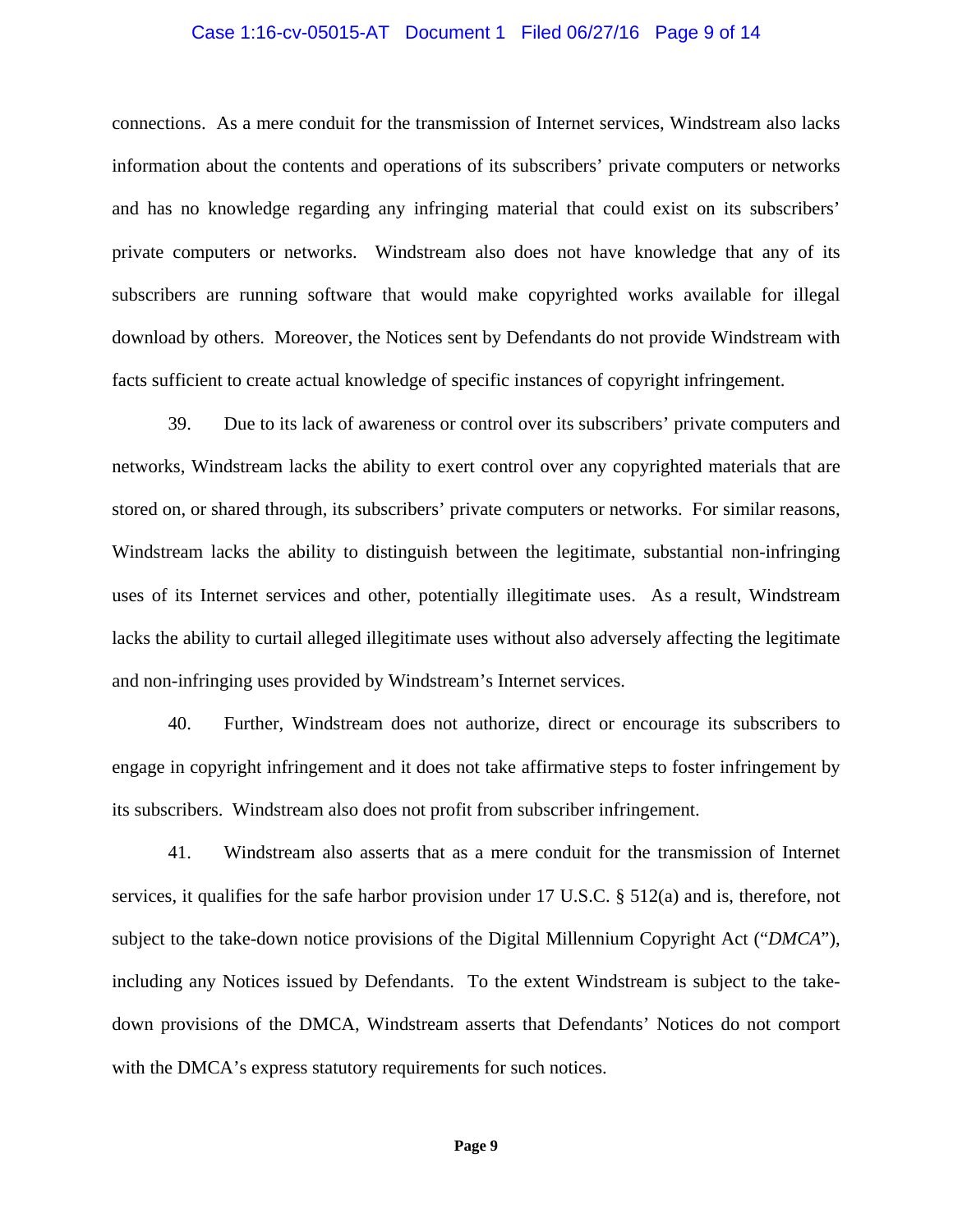## **COUNT I. DECLARATORY JUDGMENT (***Non-Infringement of Copyright***)**

42. Windstream reiterates and re-alleges the allegations contained in paragraphs 1 -

41, as if fully set forth herein.

43. The Declaratory Judgment Act provides in relevant part:

In a case of an actual controversy within its jurisdiction . . . any court of the United States, upon the filing of an appropriate pleading, may declare the rights and other legal relations of any interested party seeking such declaration, whether or not further relief is or could be sought.

28 U.S.C. § 2201(a). A "case of an actual controversy" is "definite and concrete, touching the legal relations of parties having adverse legal interests." *Nike, Inc. v. Already, LLC*, 663 F.3d 89, 94 (2d Cir. 2011), aff'd, 133 S. Ct. 721, 184 L. Ed. 2d 553 (2013). Also, there must be "a substantial controversy . . . of sufficient immediacy and reality to warrant the issuance of a declaratory judgment." *MedImmune, Inc. v. Genentech, Inc.*, 549 U.S. 118, 127 (2007).

44. As set forth above, and as a result of the facts leading up to the filing of this suit, including the recent allegations asserted by Defendants, such a "concrete" and "substantial controversy . . . of sufficient immediacy and reality to warrant the issuance of a declaratory judgment" exists between Windstream and Defendants regarding whether Windstream is liable for infringing BMG's copyrights. The substantial disagreement among the parties cannot be resolved without court intervention. As such, Windstream has filed this Complaint.

45. Accordingly, Windstream seeks the following declarations from this Court, requesting the Court to determine the rights and obligations of Windstream and Defendants under the Copyright Act, specifically declarations that:

> (a) Windstream, as a mere conduit for the transmission of Internet services, is not directly liable under the Copyright Act for any alleged infringement of BMG's copyrights;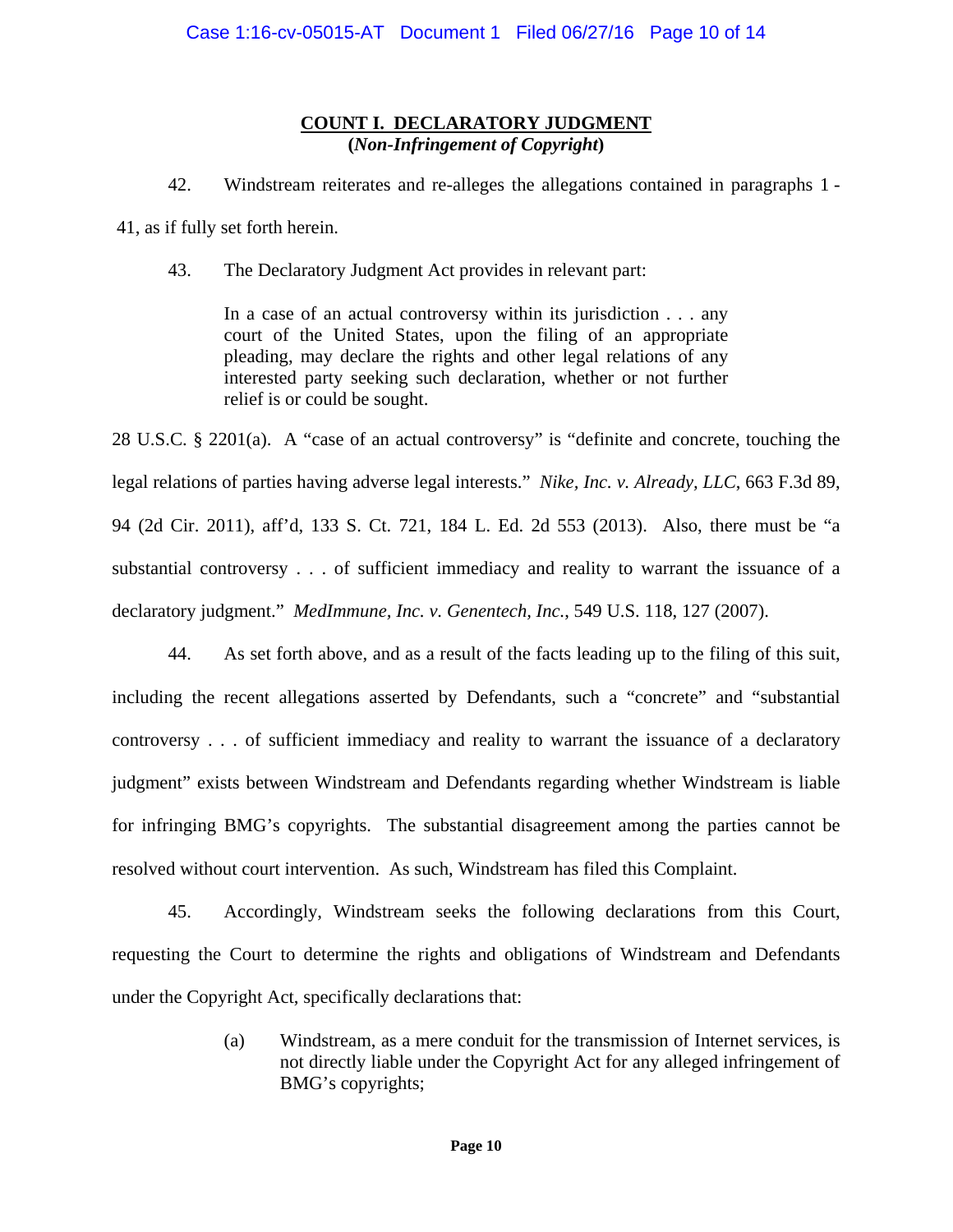- (b) Windstream, as a mere conduit for the transmission of Internet services, is not liable for contributory infringement of any of BMG's copyrights;
- (c) Windstream, as a mere conduit for the transmission of Internet services, is not liable for vicarious infringement of any of BMG's copyrights;
- (d) Windstream, as a mere conduit for the transmission of Internet services, is not liable for inducing infringement of any of BMG's copyrights;
- (e) Windstream, as a mere conduit for the transmission of Internet services, qualifies for the safe harbor provision under 17 U.S.C. § 512(a) and is, therefore, not subject to the take-down notice provisions of the DMCA, including any Notices issued by Defendants;
- (f) Windstream has not been and is not required to comply with or otherwise respond to Defendants' Notices;
- (g) Even if Windstream were subject to the DMCA's take-down notice provisions, Defendants' Notices fail to comply with the DMCA's express statutory requirements for take-down notices as set forth in 17 U.S.C. §  $512(c)(3)$  and are therefore insufficient to impose any legal duty on Windstream;
- (h) Defendants' Notices do not provide Windstream with actual knowledge of any copyright infringement of BMG's copyrights by Windstream's subscribers;
- (i) Windstream has never had actual knowledge of any copyright infringement of BMG's copyrights by Windstream's subscribers;
- (j) Windstream has not acted willfully in violation of any provision of the Copyright Act or other laws; and
- (k) BMG is not entitled to any compensation or damages from Windstream for any alleged infringement of BMG's copyrights.

### **COUNT II. DECLARATORY JUDGMENT**  (**Statute of Limitations**)

46. Windstream reiterates and re-alleges the allegations contained in paragraphs 1 -

45, as if fully set forth herein.

47. Under the Copyright Act, the statute of limitations on a claim for copyright

infringement is *three years* from the date the claim accrued. *See* 17 U.S.C. § 507(b).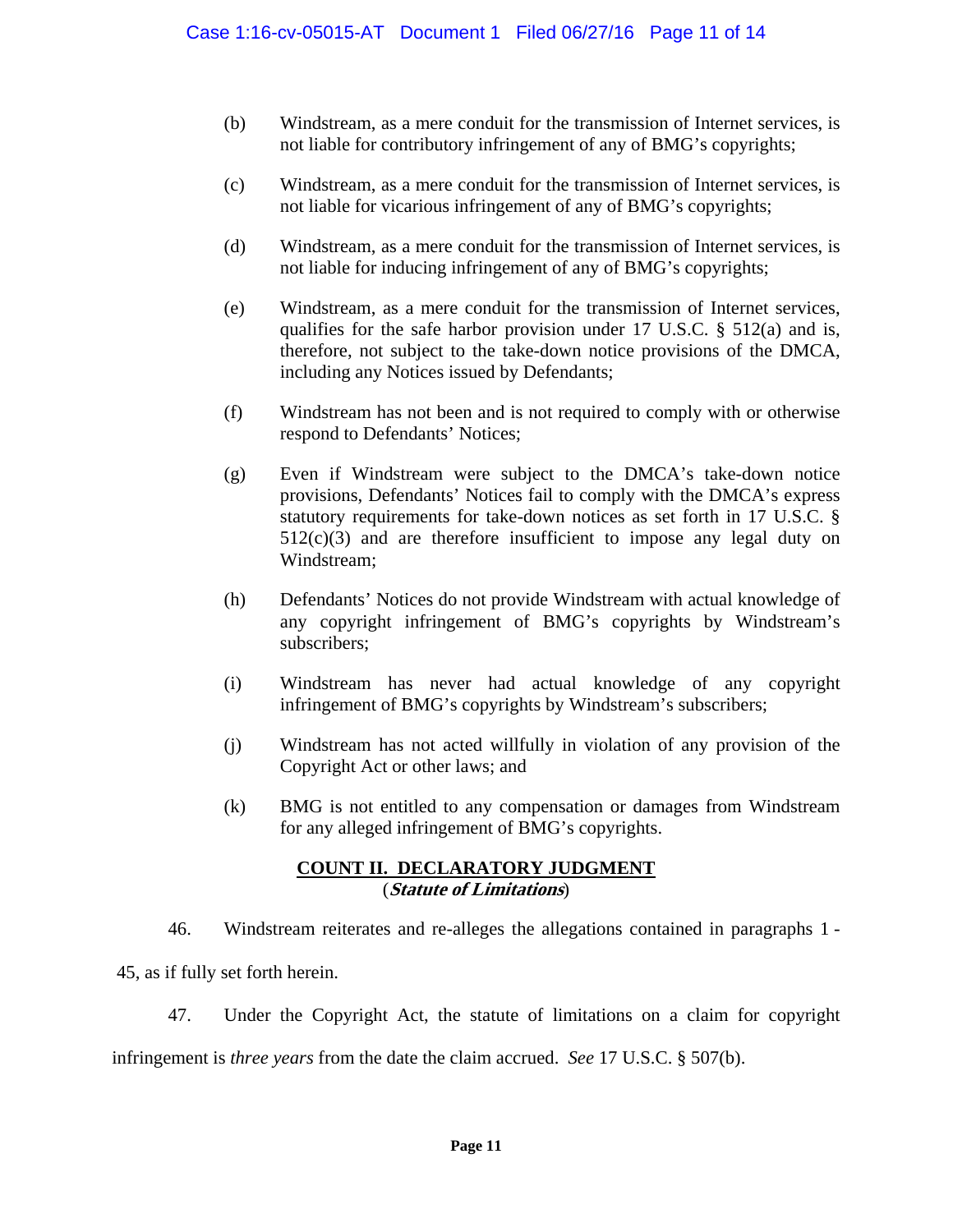### Case 1:16-cv-05015-AT Document 1 Filed 06/27/16 Page 12 of 14

48. As set forth above, Defendants started sending its Notices to Windstream as early as 2011. Such Notices indicate BMG's knowledge of alleged copyright infringement by Windstream or Windstream's subscribers as early as 2011.

49. Accordingly, any alleged copyright infringement claims asserted in the Notices sent to Windstream prior to the commencement of this lawsuit that are beyond the permitted three-year limitations period are time-barred as a matter of law.

50. Accordingly, Windstream seeks a declaration from the Court that any alleged copyright infringement claims asserted in the Notices sent to Windstream prior to the commencement of this lawsuit that are beyond the permitted three-year limitations period are time-barred as a matter of law.

### **JURY TRIAL DEMANDED**

51. Pursuant to Rule 38(b) of the Federal Rules of Civil Procedure, Windstream hereby requests a jury trial on all issues so triable.

### **PRAYER FOR RELIEF**

For these reasons, Defendant Windstream Services, LLC prays that the Court:

- (a) Enter judgment in Windstream's favor and against Defendants on all counts raised herein;
- (b) Declare that Windstream, as a mere conduit for the transmission of Internet services, is not directly liable under the Copyright Act for any alleged infringement of BMG's copyrights;
- (c) Declare that Windstream, as a mere conduit for the transmission of Internet services, is not liable for contributory infringement of any of BMG's copyrights;
- (d) Declare that Windstream, as a mere conduit for the transmission of Internet services, is not liable for vicarious infringement of any of BMG's copyrights;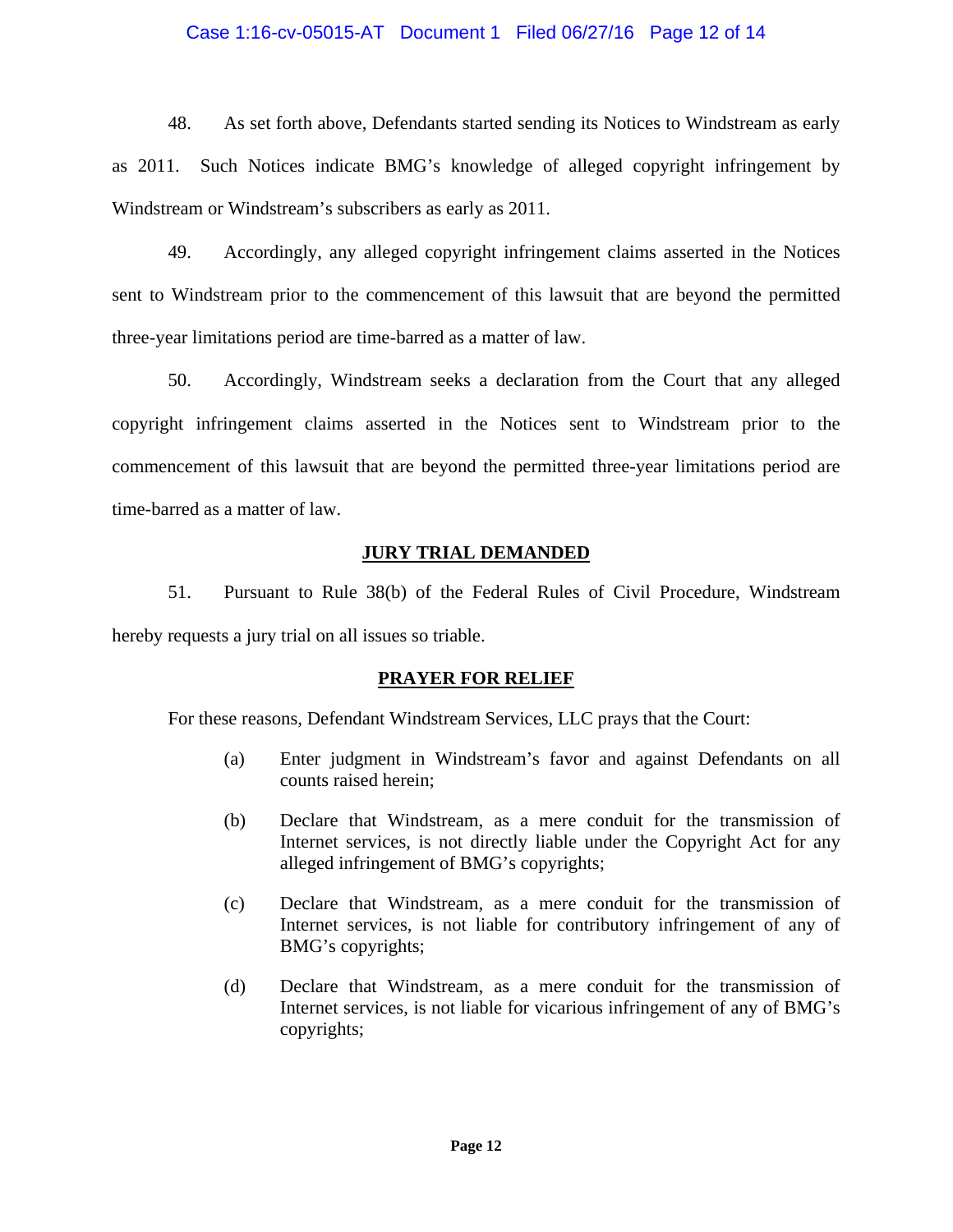- (e) Declare that Windstream, as a mere conduit for the transmission of Internet services, is not liable for inducing infringement of any of BMG's copyrights;
- (f) Declare that Windstream, as a mere conduit for the transmission of Internet services, qualifies for the safe harbor provision under 17 U.S.C. § 512(a) and is, therefore, not subject to the take-down notice provisions of the DMCA, including any Notices issued by Defendants;
- (g) Declare that Windstream has not been and is not required to comply with or otherwise respond to Defendants' Notices;
- (h) Declare that to the extent Windstream is subject to the DMCA's takedown notice provisions, Defendants' Notices fail to comply with the DMCA's express statutory requirements for take-down notices as set forth in 17 U.S.C. § 512(c)(3) and are therefore insufficient to impose any legal duty on Windstream;
- (i) Declare that Defendants' Notices do not provide Windstream with actual knowledge of any copyright infringement of BMG's copyrights by Windstream's subscribers;
- (j) Declare that Windstream has never had actual knowledge of any copyright infringement of BMG's copyrights by Windstream's subscribers;
- (k) Declare that Windstream has not acted willfully in violation of any provision of the Copyright Act or other laws;
- (l) Declare that Defendants are not entitled to any compensation or damages from Windstream for any alleged infringement of BMG's copyrights;
- (m) Declare that any alleged copyright infringement claims asserted in Defendants' Notices sent to Windstream prior to the commencement of this lawsuit that are beyond the permitted three-year limitations period are time-barred as a matter of law;
- (n) Award Windstream its attorneys' fees and costs of suit herein incurred;
- (o) Award Windstream all prejudgment and postjudgment interest allowed by law; and
- (p) Grant Windstream such other and further relief as the Court deems just and proper, at law or in equity.